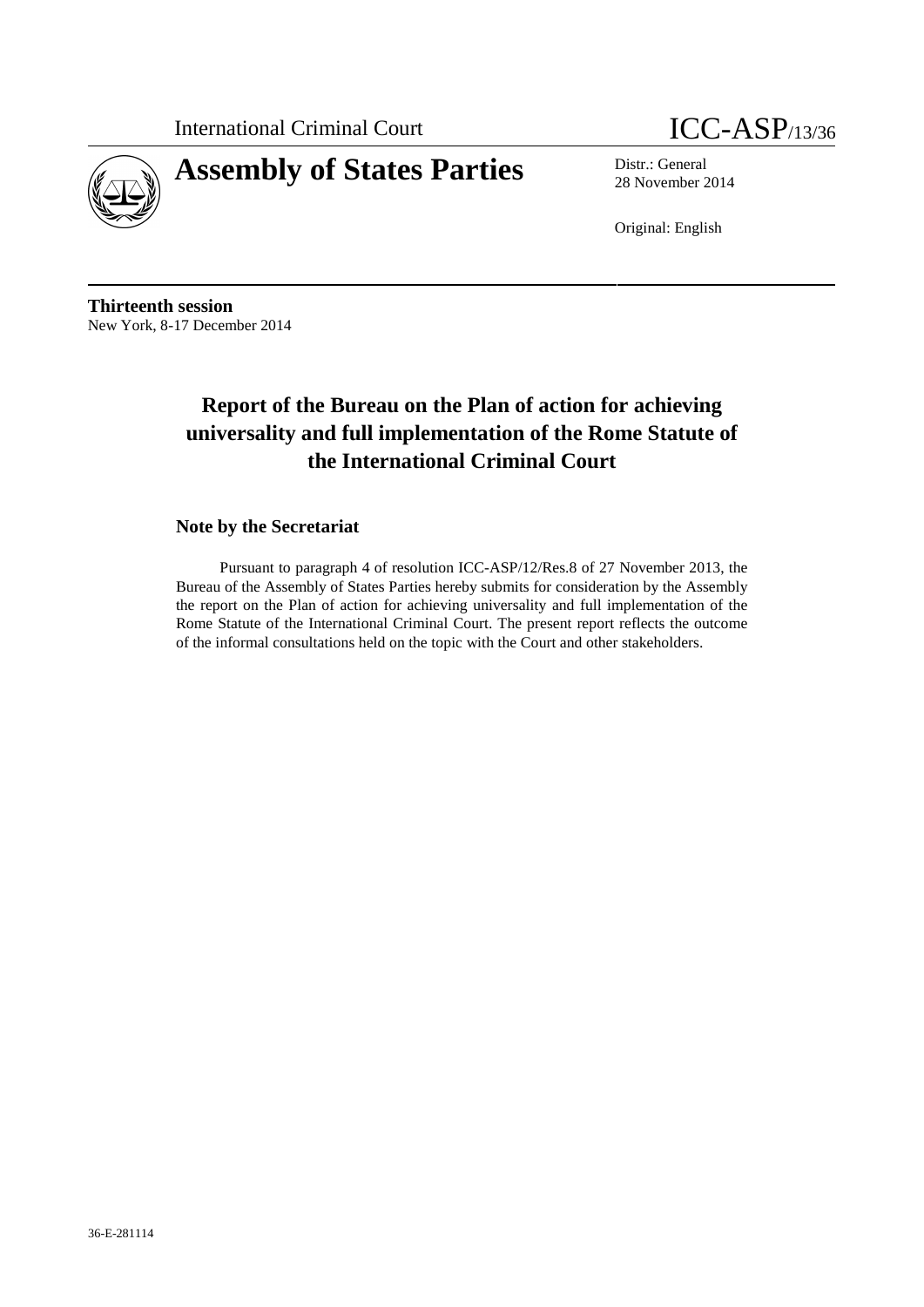## **I. Introduction**

1. At its fifth session, the Assembly of States Parties adopted, by consensus, the Plan of action of the Assembly of States Parties for achieving universality and full implementation of the Rome Statute of the International Criminal Court (hereinafter "the Plan of action"). $<sup>1</sup>$ </sup>

2. At its twelfth session, the Assembly of States Parties (hereinafter "the Assembly") welcomed the annual report of the Bureau on the implementation of the Plan of action, endorsed the recommendations contained therein<sup>2</sup> and requested the Bureau to continue to monitor the implementation of the Plan and to report thereon to the Assembly during its thirteenth session.<sup>3</sup>

3. The Plan of action calls upon States Parties to proactively make use of the political, financial and technical means at their disposal to promote the universality and full implementation of the Rome Statute through bilateral and regional relationships by, *inter alia*, a) direct political and other contacts, b) efforts to seek an agenda item on the Court in any bilateral contacts, c) ratification and full implementation of the APIC and encouragement by others, d) providing technical and financial assistance to States wishing to become Party to the Rome Statute, e) convening and supporting seminars and other events, f) wide dissemination of information about the Court, g) identification of a national contact point on universality and implementation, h) providing information on universality and implementation to the Secretariat of the Assembly (hereinafter "the Secretariat"), i) full and effective implementation of the Rome Statute including the duty to fully cooperate with the Court, and j) active participation in and support for the meetings of the Assembly and its bodies. Furthermore, the Plan of action calls upon the Secretariat to support States in their efforts to promote universality and full implementation of the Statute by acting as a focal point for information exchange, within existing resources, including by collecting and ensuring dissemination of such information. It also requires the Assembly, through its Bureau, to keep the Plan of action under review.

4. Though the Plan of action had been traditionally under consideration by the New York Working Group of the Bureau, since 2013, the Bureau decided that the mandate on the Plan of action be an *ad country* facilitation.<sup>4</sup> At its first meeting of 2014, on 18 February 2014, the Bureau of the Assembly of States Parties decided to appoint the Republic of Cyprus and Japan as *ad country* focal points to facilitate the implementation of the Plan of action.<sup>5</sup>

5. The reporting period covers the period after the adoption of the previous report (ICC-ASP/12/26, 15 November 2013) until November 2014. During the said period, the facilitators conducted consultations and briefings both in The Hague and New York in order to keep delegates, Court officials, members of civil society and other interested parties up to date on the progress in the discussions on the Plan of action and to receive their suggestions, comments and recommendations. No amendments to the provisions of the current Plan of action were suggested during the reporting period.

<sup>1</sup> *Official Records of the Assembly of States Parties to the Rome Statute of the International Criminal Court, Fifth session, The Hague, 23 November - 1 December 2006* (ICC-ASP/5/32), part III, ICC-ASP/5/Res.3, para. 2, and annex I.

<sup>2</sup> ICC-ASP/12/20, para 4.

<sup>3</sup> *Official Records … Twelfth Session … 2013* (ICC-ASP/12/20), vol. I, part III, ICC-ASP/12/20, Annex 1, para. 1.

<sup>4</sup> Bureau of the Assembly of States Parties, first meeting, 12 February 2013, Agenda and Decisions, http://icc cpi.int/iccdocs/asp\_docs/Bureau/ICC-ASP-2013-Bureau-01-12-02-22013.pdf.

<sup>&</sup>lt;sup>5</sup> Bureau of the Assembly of States Parties, first meeting, 18 February 2014, Agenda and Decisions, http://icccpi.int/iccdocs/asp\_docs/Bureau/ICC-ASP-2014-Bureau-01-Add-18-02-2014.pdf.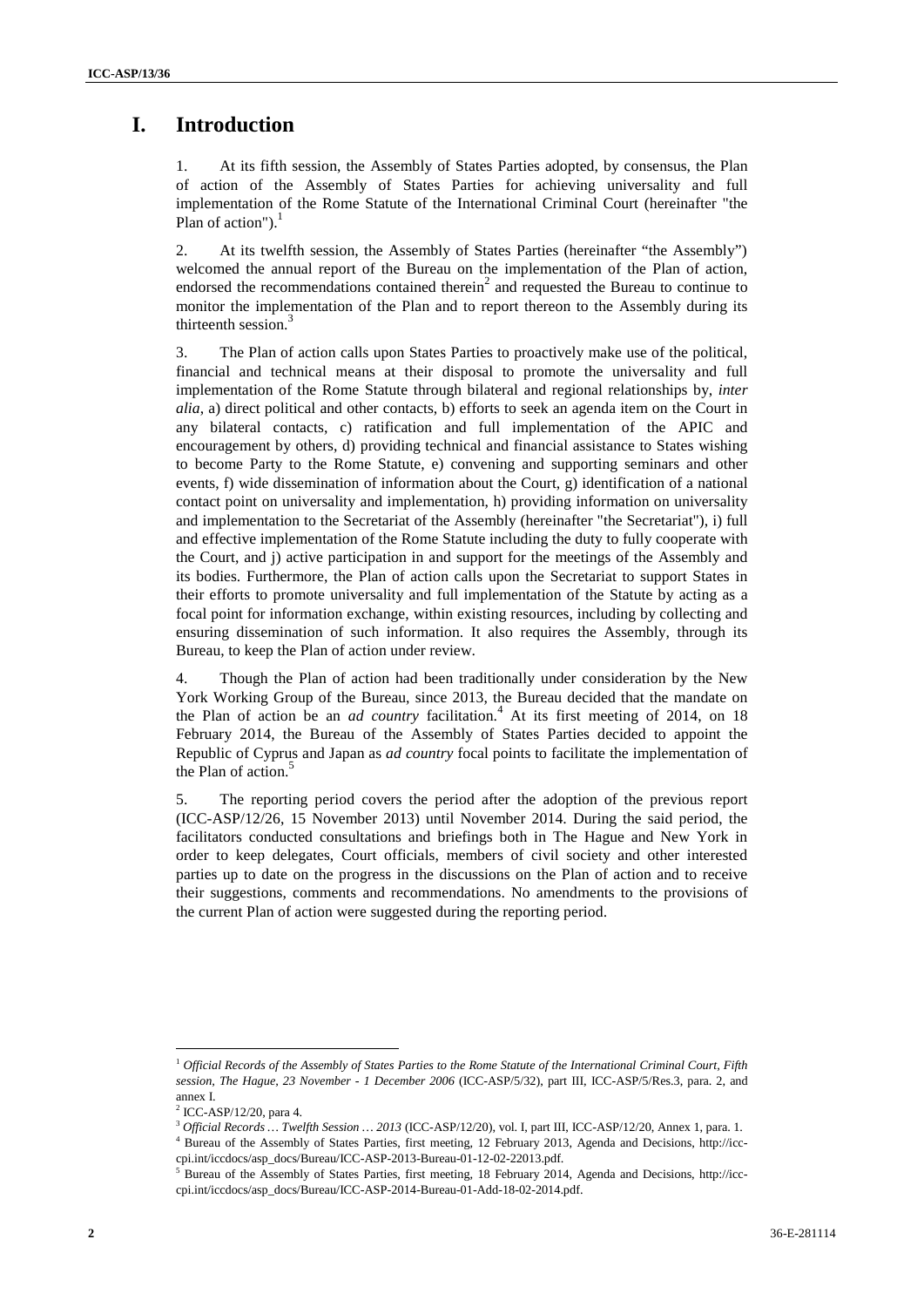# **II. Updates on efforts to promote universality and full implementation of the Rome Statute**

### **A. Informal consultations**

6. The co-focal points continued the practice of informal consultations with numerous actors in different *fora*. The informal consultations and briefings during 2014 focused on the mandate and programme of work of the co-facilitator countries, the Republic of Cyprus and Japan, the status of the ratification and implementation of the Rome Statute, the content of the Plan of action and the progress achieved since the adoption of the Plan. Following findings of the previous report on the Plan of action, the co-focal points drew attention to the status of ratifications of the Agreement on Privileges and Immunities of the ICC ("APIC") and encouraged States, in particular those party to the Rome Statute, to take steps to ratify it. Latest developments, efforts and pledges by States in ratifying the amendments of the Rome Statute were mentioned.

7. In addition to the open meetings, the co-focal points held individual and joint bilateral consultations with representatives of States, members of civil society, international organizations and the Secretariat, at all levels, including the level of their respective Ministers of Foreign Affairs. The consultations were held in The Hague and New York.

## **B. Activities of the President of the Assembly of States Parties and the President of the Court**

8. During the reporting period, the President of the Assembly of States Parties, Ambassador Tiina Intelmann, and the President of the Court, Judge Sang-Hyun Song have continued the practice of the last years in promoting universality of the Rome Statute in their official meetings with high level representatives.

#### **1. Activities of the President of the Assembly of States Parties**

9. During the United Nations General Assembly ministerial week in September 2014, President Intelmann met with the Ministers of Foreign Affairs of Jamaica and Ukraine, encouraging them to ratify the Statute.

10. President Intelmann further travelled to Washington D.C. in June 2014 for a Congressional Briefing at the House of Representatives of the United States Congress, where she informed also about the recent judicial developments and work at the Assembly. In March 2014, Ambassador Intelmann briefed embassy staff stationed in Washington DC and civil society promoting the ratification of the Rome Statute by the United States. Throughout 2014, Ambassador Intelmann lectured at several universities, *inter alia* in New York University and Columbia University, and addressed members of the New York Bar Association and of the Union Internationale des Avocats in order to promote awareness about the Court among the general public of States not Parties.

11. President Intelmann also travelled to Kiev, where she met with representatives of all branches of the Government of Ukraine. To raise awareness about the work of the Court and the Assembly, President Intelmann also delivered lectures at numerous universities and academic institutions and engaged with civil society.

12. President Intelmann also participated in high-level events promoting the universality of the Rome Statute organised by Parliamentarians for Global Action. In this context, Ambassador Intelmann interacted with parliamentarians from Cameroon, Iraq, Morocco, Oman, Palestine, Somalia, Togo, Turkey and Yemen. President Intelmann also participated in a seminar on the Kampala Amendments that took place in Brdo, Slovenia, where she raised the issue of ratification with authorities from Armenia.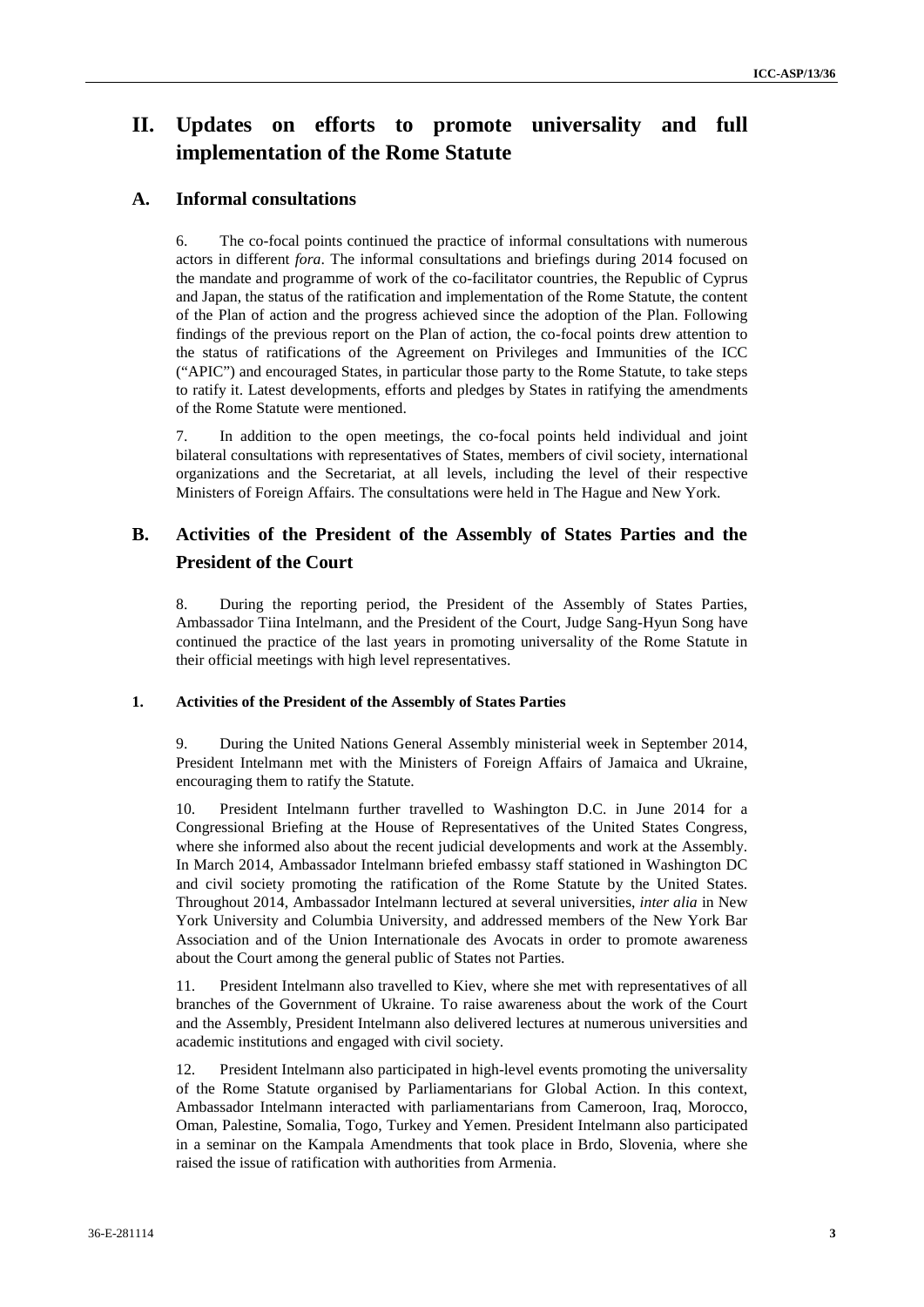13. In collaboration with the Court, the President of the Assembly launched the social media campaign to celebrate the Day of International Criminal Justice, #JusticeMatters. The campaign aimed to create awareness about the Rome Statute among the general public and government officials alike, including those from States not Parties. A number of States Parties, including the Republic of Cyprus, also participated actively in the social media campaign with various activities.<sup>6</sup>

14. President Intelmann has kept States Parties informed of her universality activities via press releases, the weekly reports issued by the Court, and social media. The Bureau of the Assembly is constantly informed of her visits and activities.

#### **2. Activities of the President of the Court**

15. The Court, under the leadership of the Presidency, contributed actively to universality related efforts in close cooperation with other actors, including the President of the Assembly, the co-focal points on the Plan of Action, States Parties, civil society and regional organizations. At the invitation of the National Assembly of El Salvador, the Court participated in two expert meetings, co-organized by Parliamentarians for Global Action, on the consideration of accession to the Rome Statute and provided clarifications to a large number of detailed questions concerning the legal framework and operations of the Court. The President of the Court continued his persistent efforts to sensitise public opinion in States not Parties to the Rome Statute, e.g. by giving public lectures in the United States.

16. The President of the Court also visited Indonesia and Malaysia, where he urged active consideration of joining the ICC in meetings with a number of cabinet ministers and other key stakeholders. During these discussions, he highlighted the benefits of membership in the Rome Statute system – including legal protection, deterrent effect, global solidarity with victims of the gravest crimes and contribution to the development of international criminal law – and addressed concerns and misinformation about the ICC. These themes featured strongly in a large number of high-level speeches and media appearances by the President.

17. The Court received visits at its seat by government officials, parliamentarians and other stakeholders from a large number of States not Parties including but not limited to Algeria, Angola, Azerbaijan, Brunei, China, Egypt, El Salvador, India, Indonesia, Iran, Iraq, Israel, Jamaica, Laos, Lebanon, Libya, Malaysia, Morocco, Myanmar, Oman, Pakistan, Russia, Rwanda, Sao Tome and Principe, Saudi Arabia, Singapore, Somalia, South Sudan, Sudan, Thailand, Turkey, Ukraine, United Arab Emirates, United States, Vietnam, Yemen and Zimbabwe.

18. On 4 August 2014, the President of the Court signed an Exchange of Letters between the ICC and the Parliament of the MERCOSUR (PARLASUR) The Exchange of Letters envisages cooperation for the promotion and dissemination of international criminal law, public and political support to the ICC and promotion by PARLASUR among the Parliaments of MERCOSUR member States to encourage full implementation of the Rome Statute.

### **C. Seminars and other events**

#### **1. Seminars and events organized by the** *ad country* **co-focal points**

19. The *ad country* co-focal points, the Republic of Cyprus and Japan, have continued to engage in organizing events to promote the universality of the Rome Statute in The Hague and New York during the reporting period.

<sup>6</sup> An overview of the participation of States Parties, civil society and others is available at https://storify.com/TIntelmann/17july-international-criminal-justice-day.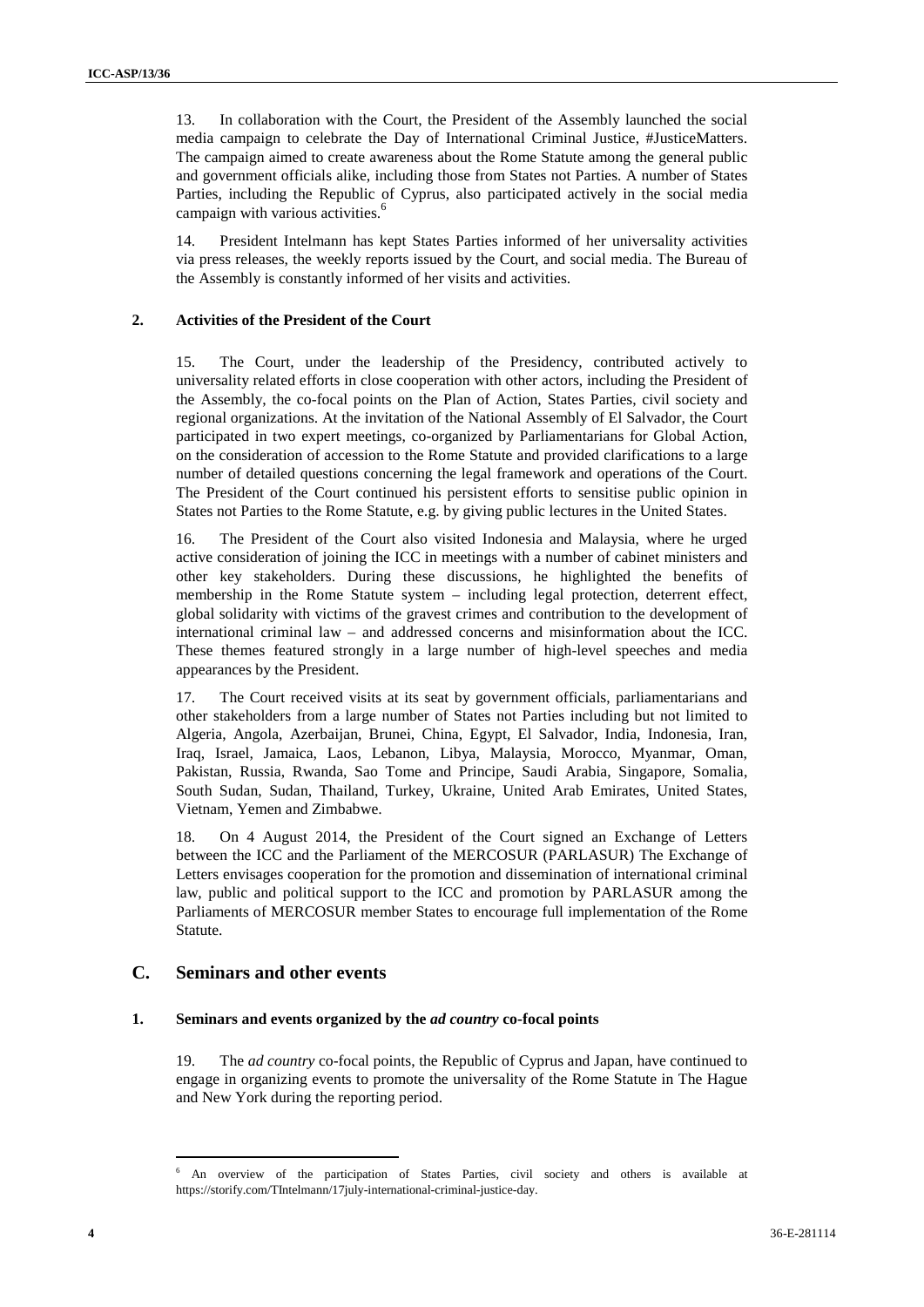20. During the twelfth session of the Assembly in The Hague, the Republic of Cyprus, Japan, Romania, the United Kingdom and the Secretariat of the Assembly of States Parties co-organized a side-event entitled "Universality and Full Implementation of the Rome Statute: Progress and Challenges" on 22 November 2013. The side-event was moderated by Professor Claus Kress and the attendees to the event benefited from the presentation of the following eminent speakers: H.E. Dr. Bogdan Aurescu, State Secretary of the Ministry of Foreign Affairs of Romania; H.E. Ambassador Tiina Intelmann, President of the Assembly of State Parties; H.E. Judge Silvia Fernández de Gurmendi, President of the Pre-Trial Chamber I of the Court; Baroness Vivien Stern, Member of the House of Lords of the United Kingdom and Dr. David Donat-Cattin, then Secretary General designate of the Parliamentarians for Global Action ("PGA"). Interventions were also made by Dr. Christian Behrman, EU Focal Point for the ICC and Ms. Kirsten Meersschaert Duchens, Regional Coordinator for Europe of the Coalition for the ICC ("CICC"). The speakers addressed the progress made towards the goal of universality and full implementation of the Rome Statute, the key benefits of the Rome Statute system and its major challenges.

21. An informal roundtable meeting titled "Informal Roundtable on Universality and Full Implementation of the Rome Statute: A Dialogue among African and Asia-Pacific States and the Court" was co-organized by the Republic of Cyprus and Japan, with the kind support of Bangladesh, in The Hague on 14 July 2014. The roundtable was addressed by H.E. Judge Sang-Hyun Song, President of the ICC, and three States Parties and one State not Party made presentations on their experiences on the ratification and full implementation of the Rome Statute or on legal or political impediments to the ratification of the Rome Statute, while representatives from States Parties and not Parties to the Rome Statute from the Africa and Asia-Pacific regions participated in the discussion. The participants shared views on the legal, political and technical obstacles in relation to the ratification and full implementation of the Rome Statute and on the importance of further encouraging States not Parties to ratify the Rome Statute. It was pointed out that in order to promote ratification of the Rome Statute, both legal (or technical) and political impediments must be overcome in States not Parties. It was recalled that legal or technical impediments included the criminalization of the crimes under the Rome Statute at the national legal order and amendments to relevant national laws (e.g. laws on extradition and international judicial assistance in criminal matters) and political impediments included the insufficient publicity of the activities of the Court and the need for awareness-raising, advocacy or outreach activities to convey accurate information of the activities of the Court. Some participants emphasized the fact that some major actors in the international community are still outside the Rome Statute system. The need to carefully analyze the reasons why the pace of ratification had slowed down in recent years was also raised.

#### **2. Seminars and events organized by States Parties**

22. On 6 and 7 March 2014, New Zealand, Liechtenstein and the Global Institute for the Prevention of Aggression organized a workshop for the Pacific Region States which took place in Auckland, New Zealand, on the Universality of the Rome Statute and the Kampala Amendments on the Crime of Aggression. The event was well attended by Representatives of Asia-Pacific States, including States not Parties to the Rome Statute.

23. On 15 and 16 May 2014, Slovenia, Liechtenstein and the Global Institute for the Prevention of Aggression organized a seminar in Brdo, Slovenia for the Eastern European States on the Ratification and Implementation of the Kampala Amendments to the Rome Statute: " urning the Kampala Amendments into reality". Its aim was to raise awareness about the Kampala Amendments and encourage the States of the Eastern European region to ratify and implement them.

24. On 8 July 2014, the Supreme Court of the Republic of Korea organized a judicial symposium under the title "International Judicial Cooperation for the Rule of Law and Human Rights." This symposium was held at the Supreme Court in Seoul and its aim was to promote reinforcement of the rule of law and human rights law in Asia. During this symposium, the necessity for international judicial cooperation and missions thereof were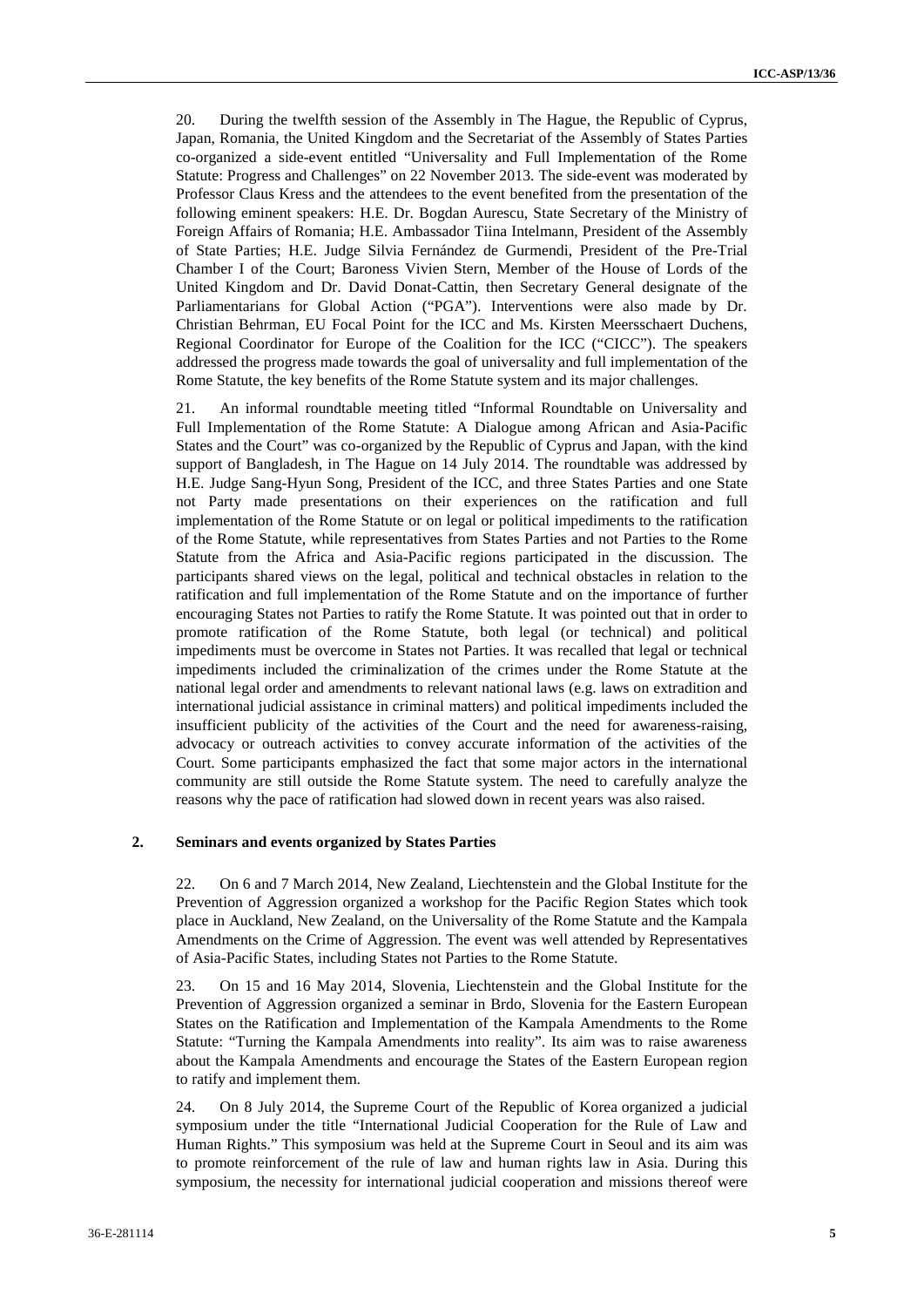discussed, with the Asian region being the focus. The President of the ICC, Judge Sang- Hyun Song, in his keynote speech, addressed the importance of international cooperation and specifically encouraged more Asian States to ratify the Rome Statute.

25. On 17 July 2014, in the framework of its activities as President of the European Union, the Permanent Mission of Italy to the United Nations organized a High Level Event titled "The United Nations and the International Criminal Court: Partners of Shared Values" at the UN Headquarters in New York to celebrate the Day of International Criminal Justice and to mark the tenth anniversary of the Relationship Agreement between the UN and the ICC (2004-2014). The event was hosted by H.E. Ambassador Sebastiano Cardi (Permanent Representative of Italy to the UN) who referred to universality setting out the general framework in which both the ICC and the United Nations are bound to be partners of shared values. The opening address was delivered by the Secretary-General of the United Nations, H.E. Ban Ki-moon, and the President of the International Criminal Court, Judge Song, the President of the Assembly of States Parties, Amb. Tiina Intelmann, and the Under Secretary-General for Legal Affairs, Miguel de Serpa Soares participated in a panel discussion which emphasized the universality of the Rome Statute as the common challenge of establishing the age of accountability.<sup>7</sup>

26. The Ministry of Foreign Affairs of Romania, the National Commission for International Humanitarian Law and the Romanian Red Cross have organized, on 21 July 2014, an event celebrating the day of international criminal justice, aimed at promoting the activities of the International Criminal Court and the ratification of the Kampala Amendments. The Prosecutor of the International Criminal Court, H.E. Fatou Bensouda, participated to the event as well as the representatives of the diplomatic corps accredited to Bucharest, representatives of ministries in Romania involved in the cooperation with the International Criminal Court, national judges, the academic community, students and practitioners.

#### **D. Activities of international organizations and other organizations**

27. During the 18th, 19th and 20th sessions of the Universal Periodic Review ("UPR"), a State-driven process under the auspices of the Human Rights Council of the United Nations, the States under review received recommendations related to the ICC, in particular on the ratification of the Rome Statute, the domestic implementation of the crimes and general principles contained in the Rome Statute and of provisions on cooperation, and ratification of the so-called Kampala amendments and the Agreement on Privileges and Immunities of the Court. The States not Parties in focus were: Angola, Bhutan, Brunei Darussalam, the Democratic People's Republic of Korea, Egypt, El Salvador, Equatorial Guinea, Eritrea, Ethiopia, Nicaragua, Iran, Iraq, Kazakhstan, Qatar, Viet Nam and Yemen. All of them received round recommendations to ratify and implement the Rome Statute. More than thirty five countries made recommendations on this matter during the UPR of one or more of the afore-mentioned States not Parties to the Rome Statute. Positive signals have been received from Yemen and El Salvador: Yemen accepted the recommendations to ratify the Rome Statute, while El Salvador accepted a recommendation to step up efforts to the ratification of, *inter alia*, the Rome Statute. In addition, several States Parties accepted to fully implement the Rome Statute and/or ratify the APIC and the Kampala amendments: Afghanistan, Albania, Bolivia, Chile, Costa Rica, Côte d'Ivoire, the Democratic Republic of the Congo, the Former Yugoslav Republic of Macedonia, Magadascar, Portugal, San Marino and Vanuatu. President Intelmann repeatedly encouraged States Parties to continue issuing universality-related recommendations, whose coordination was facilitated through the ICC group of friends in Geneva chaired by Estonia. In her correspondence, President Intelmann encouraged the States not Parties that accepted the recommendation to ratify the Rome Statute to implement such recommendation, and encouraged the others to further consider accepting such recommendation. President Intelmann also wrote to the States

<sup>7</sup> Press Release: http://icc-cpi.int/en\_menus/icc/press%20and%20media/press%20releases/Pages/PR1031.aspx.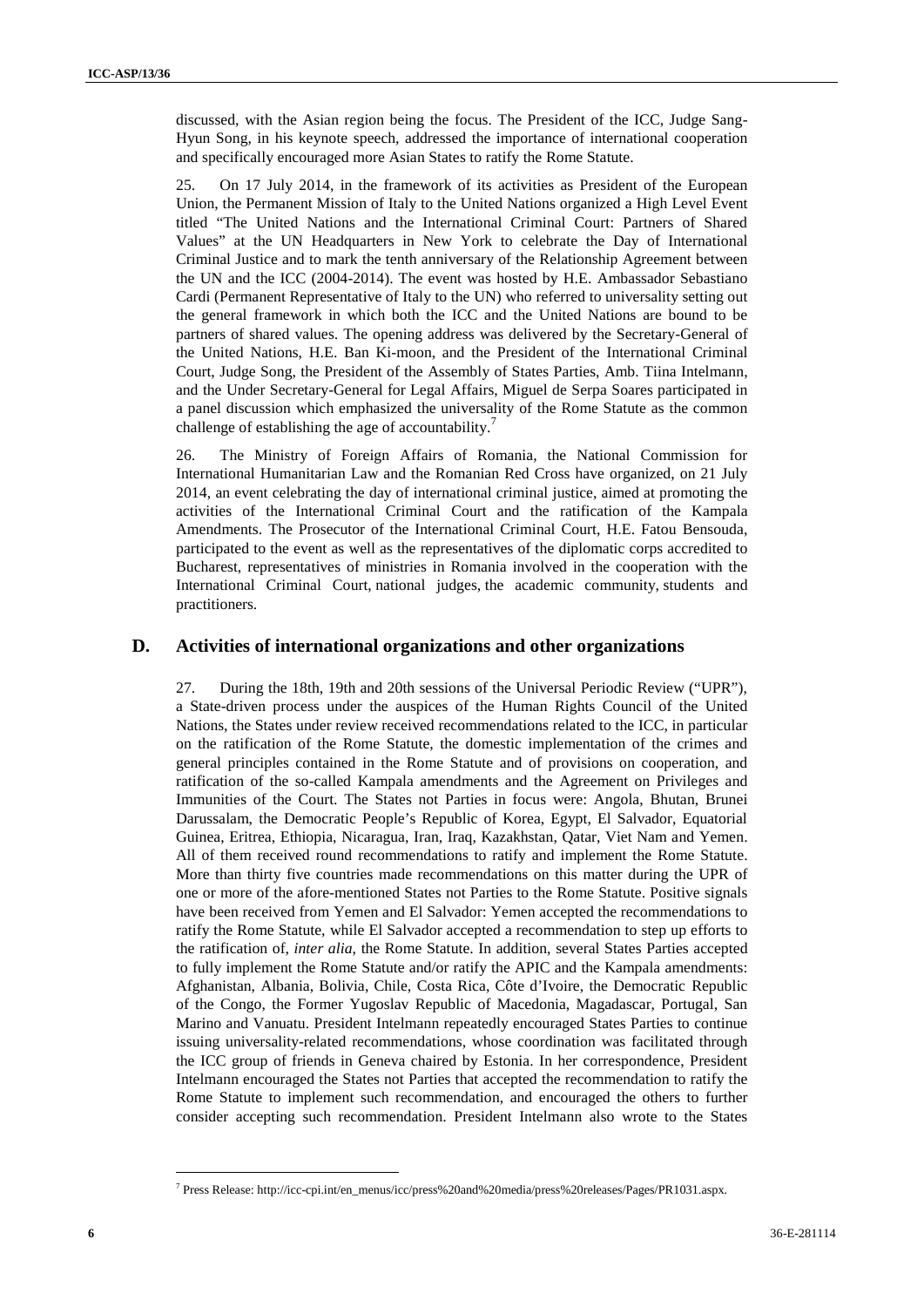Parties that had issued ICC-related recommendations and gave visibility to these recommendations through social media.

28. The European Union (EU) continued to actively support the ICC, including through the activities to promote the universality and full implementation of the Rome Statute. The strong EU policy in support of the ICC had a firm institutional foundation in a detailed 2011 Council Decision and a 2011 Action Plan on its implementation. On this basis, the EU continued its engagement towards the universality of the Rome Statute and promoting a better understanding of the ICC's mandate. The EU supported the Court, for instance, through demarches with the aim to make the Rome Statute truly universal and once 3rd States have ratified, urge them  $-$  if need be  $-$  to honour their legal obligation under the treaty. The EU also continued to make every additional effort to further this process with third States and organizations, in particular during its regular human rights dialogues with approximately 40 countries, the Arab League and the African Union; through the organization of dedicated local or regional seminars, through the systematic inclusion of an ICC clause into agreements with third countries, or through financial support to civil society organizations advocating for the universality of the Rome Statute. Since 2003, after the Rome Statute came into force, the EU had also provided funding of more than  $\epsilon$  30 million to the global ratification campaigns undertaken by civil society organizations and to projects of the ICC. On the basis of the 2005 Agreement between the Court and the European Union on cooperation and assistance, a joint ICC-EU roundtable was established for the first time to ensure regular consultations and exchange of views on matters of mutual interest, including promoting universality of the Rome Statute.

29. The European Parliament has also undertaken initiatives related to the promotion of the Plan of Action. On 17 July 2014, upon the initiative of five different political groups the European Parliament adopted Resolution 2014/2724 on the Crime of Aggression, through which the European Parliament encourages Member States to, *inter alia*, ratify the 2010 Kampala Amendments on the Crime of Aggression.<sup>8</sup>

30. During the reporting period, the Organisation Internationale de la Francophonie ("OIF") continued to promote the universality of the Rome Statute among its member and observer States, based on the Memorandum of Understanding signed with the ICC in September 2012, which was welcomed by the 14th Summit of the Organisation in Kinshasa, aiming at strengthening and developing cooperation between the two Organisations. The Secretary General of the Organisation, Mr. Abdou Diouf, addressed the opening session of the twelfth session of the Assembly in The Hague in November 2013 as a special guest. Mr. Diouf stressed that the OIF's continued support to the ICC had been given, *inter alia*, via high level training seminars and its dialogue with the African Union ("AU"). In 2014, the Organisation sponsored seminars that were attended also by member states of the Organisation which are not parties to the Rome Statute.

31. The Commonwealth of Nations also continued to support the universality and full implementation of the Rome Statute. During the Commonwealth Law Ministers meeting in Gaborone, Botswana on 5 to 8 May 2014, the Ministers adopted recommendations that the Secretariat continues to disseminate relevant information and assistance to Commonwealth member states, upon their request, in the process of implementing and drafting national legislation for the Rome Statute. The Commonwealth's Secretariat remains committed in developing programs to facilitate the understanding of the foundations and development of the Court and of the universality of the Rome Statute.

32. The Organization of American States ("OAS") continued to support the ICC, including through the implementation of the "Exchange of Letters for the Establishment of a Framework Cooperation Agreement with the International Criminal Court" signed at the Headquarters of the OAS on April 18, 2011 in the presence of the President of the Court, Judge Sang-Hyun Song, and the OAS Secretary General, Mr. José Miguel Insulza.<sup>9</sup> In June 2014, the General Assembly of the OAS, meeting in Asunción, Paraguay, adopted the

<sup>8</sup> http://www.europarl.europa.eu/sides/getDoc.do?pubRef=-//EP//TEXT+TA+P8-TA-2014-

<sup>0013+0+</sup>DOC+XML+V0//EN&language=EN.

<sup>9</sup> http://www.oas.org/dil/esp/corte\_penal\_internacional.htm.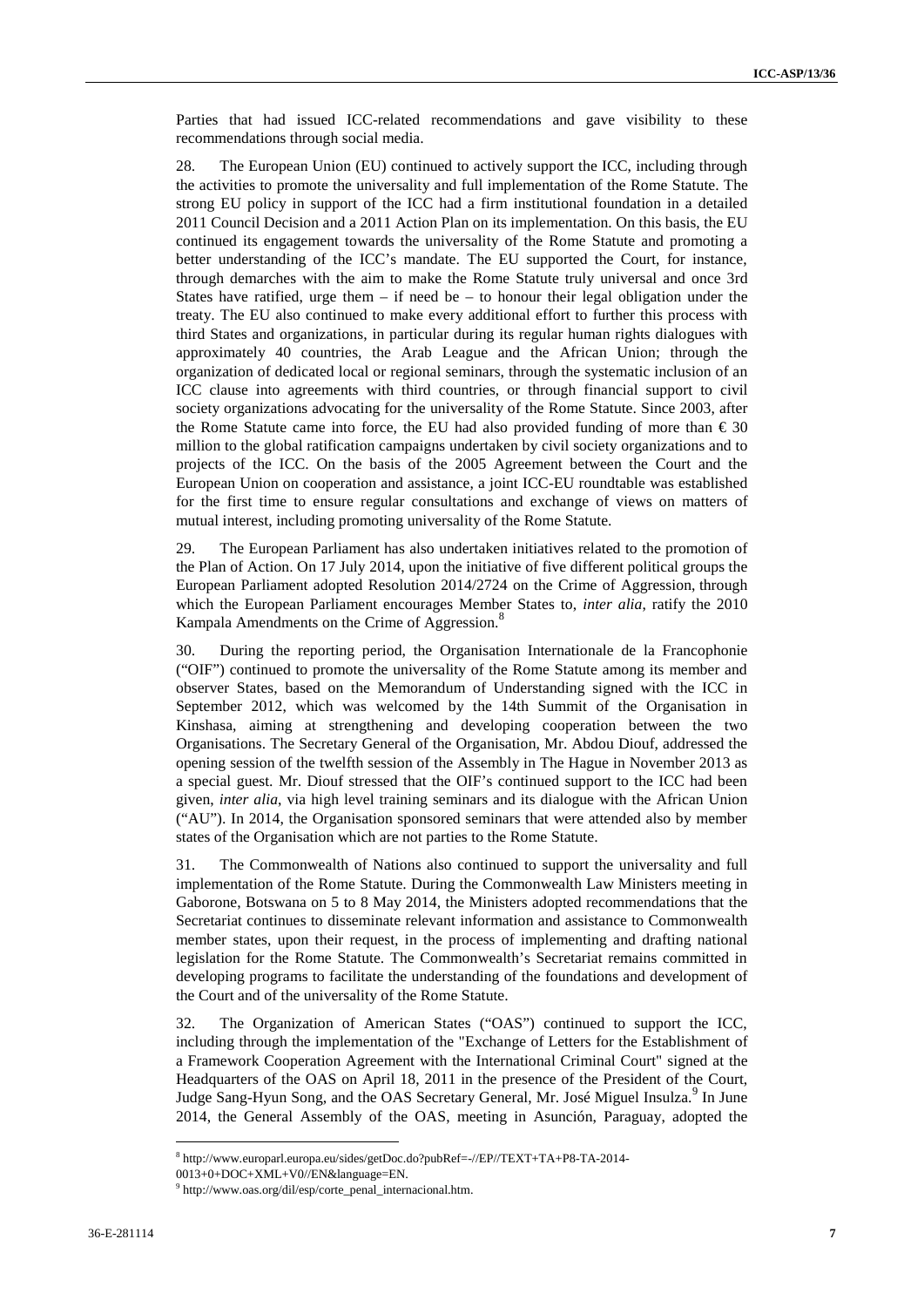resolution entitled "Promotion of International Law," document AG/RES. 2852 (XLIV- O/14), which, *inter alia*, reaffirms the support of the OAS to the ICC and calls on members states to consider ratifying or acceding to the Rome Statute, recalls the importance of the implementation of the Rome Statute in national legislation, and requests the Permanent Council to hold prior to the forty-sixth regular session of the General Assembly, a working meeting with support from the Department of International Law, which should include a high-level dialogue session among the permanent representatives of all member states to discuss, among other matters, measures that could strengthen cooperation with the ICC. Also, the OAS General Secretariat has set up a specific fund to "Strengthen Member States' Cooperation with the ICC on legislative matters." Its goal is to contribute to the adoption of domestic laws and to disseminate the work of the Inter-American Juridical Committee, pursuant to the General Assembly mandates that request the Committee to support training in the member states for administrative and judicial officials and academics. As part of its collaboration with the Court, the OAS also invited the President of the Court and the President of the Assembly of States Parties to give keynote addresses at the XLI Course on International Law, held in Rio de Janeiro, Brazil in August 2014. Furthermore, President Sang-Hyun Song was received by the Inter-American Juridical Committee, the advisory body on juridical matters under the OAS Charter, at its headquarters in Rio de Janeiro, during its 85th regular session. The Department of International Law's website posts detained information on the initiatives and actions undertaken in connection with issues relating to the International Criminal Court $^{10}$ .

33. Civil society plays a crucial role in the awareness-raising on the Court, the increased ratification of the Rome Statute, promoting the adoption of national implementing legislation, the complementarity principle and cooperation of States Parties with the Court. The NGOs continued their regional and country-based approach in promoting the universality of the ICC. The Coalition for the ICC, the Parliamentarians for Global Action and the Geneva Friends of the ICC Group continued their commendable activities on this field for which they also informed the co-focal points.

### **E. Bilateral contacts and initiatives**

34. The co-focal points recalled the annual *note verbale*<sup>11</sup> of the Secretariat requesting States to provide information on actions undertaken to promote the ratification and full implementation of the Rome Statute, and emphasized that the number of responses had been very low. As of 12 November 2014 only six States Parties<sup>12</sup> responded to the Note Verbale of the Secretariat. During the consultations held, the co-focal points encouraged all States Parties that had not yet done so to provide the requested information.

35. Some States Parties have contributed to the Trust Fund for Least Developed Countries, established by ICC-ASP/2/Res.6, which has allowed delegates from States not Parties to participate in sessions of the Assembly.

36. Estonia and Liechtenstein provided the financial support to the ratification campaigns of civil society organizations during the reporting period. Liechtenstein participated in hearings on the ratification of the Rome Statute held by the Legislative Assembly of El Salvador in June 2014<sup>13</sup>.

## **F. Development and progress of full implementation of the Rome Statute**

37. On 1 January 2014, the "Act 104/213 on International Judicial Cooperation in Criminal Matters" and "Act No. 105/2013 of the Collection of Laws of the Czech Republic" entered into force allowing for cooperation with the International Criminal Court.

 $10$  Ibid.

<sup>11</sup> ICC-ASP/13/PA/45, dated 7 July 2014.

<sup>&</sup>lt;sup>12</sup> Republic of Cyprus, Germany, Italy, Japan, Lichtenstein and Slovakia.

<sup>&</sup>lt;sup>13</sup> A member of the Parliament of the Dominican Republic also participated in the hearing.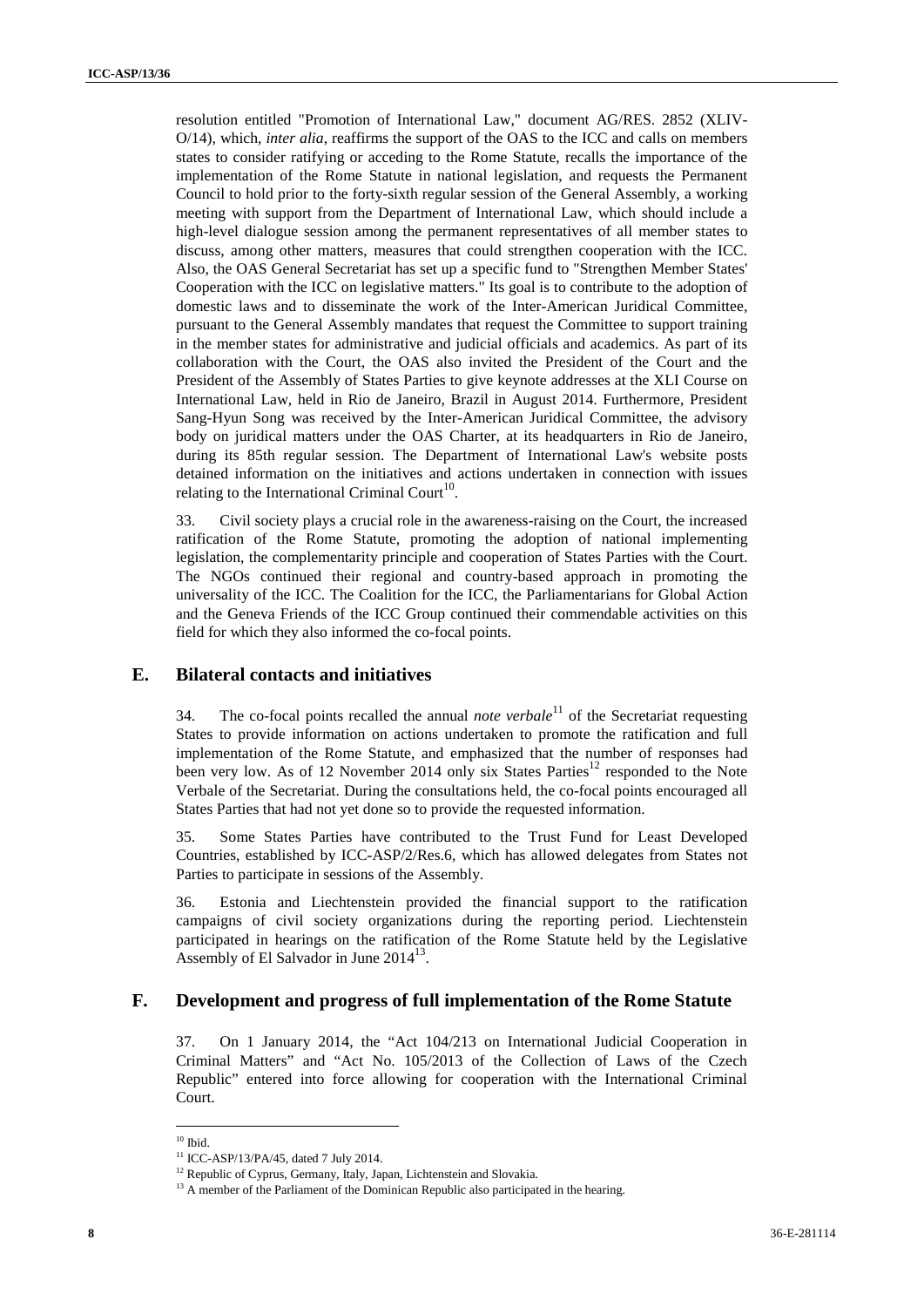38. On 1 July 2014, the Swedish Act on criminal responsibility for genocide, crimes against humanity and war crime entered into force thereby fully incorporating these crimes as defined in the Rome Statute in the domestic order. A revision of the Swedish domestic legislation on crimes covered by the Rome Statute crimes was deemed necessary as the results of an investigation of the relevant legislation showed that the Statute was not fully implemented in Swedish law. The Act on criminal responsibility for genocide, crimes against humanity and war crime enacted on 1 July 2014 thus incorporates the requirements of the Rome Statute as well as relevant customary international law.

39. On August 10 2014, the integral criminal code of Ecuador entered into force. The code incorporates into domestic legislation the four crimes contained in the Rome Statute.

## **III. Findings and challenges**

40. During the reporting period, the membership of the ICC remained 122 without any further ratification of the Rome Statute.

41. The perspective of the ICC regional membership representation continues to be on focus and several highlights are worth mentioning. Only a few States are missing for a full representation of the Latin American and Caribbean region (27/33). El Salvador had made significant progress to ratify the Rome Statute by submitting its bill for the ratification of the Rome Statute to the parliament, which is currently under consideration of the matter. The Asia-Pacific region remains the most underrepresented (18/54), and efforts by States Parties, international organizations and civil society were enhanced in order to promote better awareness and understanding of the Rome Statute and address challenges for its ratification and implementation. In July 2013, the Cabinet of the Government of Yemen referred the ratification of the Rome Statute to the House of Representatives. As of 1 September 2014, the Commission on Constitutional and Legal Affairs of the House is considering the matter. The Western European and Other States region is one of the most represented regions and only a small number of States are missing for this region (25/29). Among the Eastern European countries (18/23), on 17 April 2014, Ukraine accepted the jurisdiction of the Court over acts committed on the territory of Ukraine between 21 November 2013 and 22 February 2014, but is still signatory to the Rome Statute. Upon the announcement made by the Registrar of the lodging of the ad hoc declaration, the President of the Assembly issued a press release taking note of the ad hoc declaration and calling Ukraine to also ratify the Rome Statute.<sup>14</sup> The main impediment to the ratification by Ukraine remains the constitutional framework that needs adjustments to recognize the jurisdiction of the Court. The African region continues to be the largest regional group in the membership of the ICC, though a number of States are still not parties to the Rome Statute (34/54).

42. The process of ratification of the amendments to the Rome Statute adopted in Kampala was accomplished by Austria, Belgium, Croatia, Latvia, Poland, Slovakia and Spain during the reporting period. As of 12 November 2014, the Amendments on the Crime of Aggression had been ratified by 18 States and the Amendments to article 8 had been ratified by 21 States. Liechtenstein led efforts to assist countries, including at a technical level, in the process of ratification of the amendments, as highlighted by paragraphs 21-23 of this report. The President of the Assembly has witnessed the deposits of the instruments of ratification or accession, when possible, and given visibility to these actions by States Parties via press releases.<sup>15</sup> Moreover, the bills for ratification of the Kampala Amendments are under consideration in the Parliaments of Chile, Costa Rica, El Salvador, Paraguay and the Netherlands.

<sup>14</sup> http://icc-cpi.int/en\_menus/icc/press%20and%20media/press%20releases/Pages/PR998.aspx.

<sup>15</sup> Croatia: http://icc-cpi.int/en\_menus/icc/press%20and%20media/press%20releases/Pages/pr976.aspx Slovakia: http://icc-cpi.int/en\_menus/icc/press%20and%20media/press%20releases/Pages/PR1000.aspx ; Austria : http://icc cpi.int/en\_menus/icc/press%20and%20media/press%20releases/Pages/PR1029.aspx; Latvia, Poland and Spain : http://icc-

cpi.int/en\_menus/icc/press%20and%20media/press%20releases/Pages/PR1044.aspx.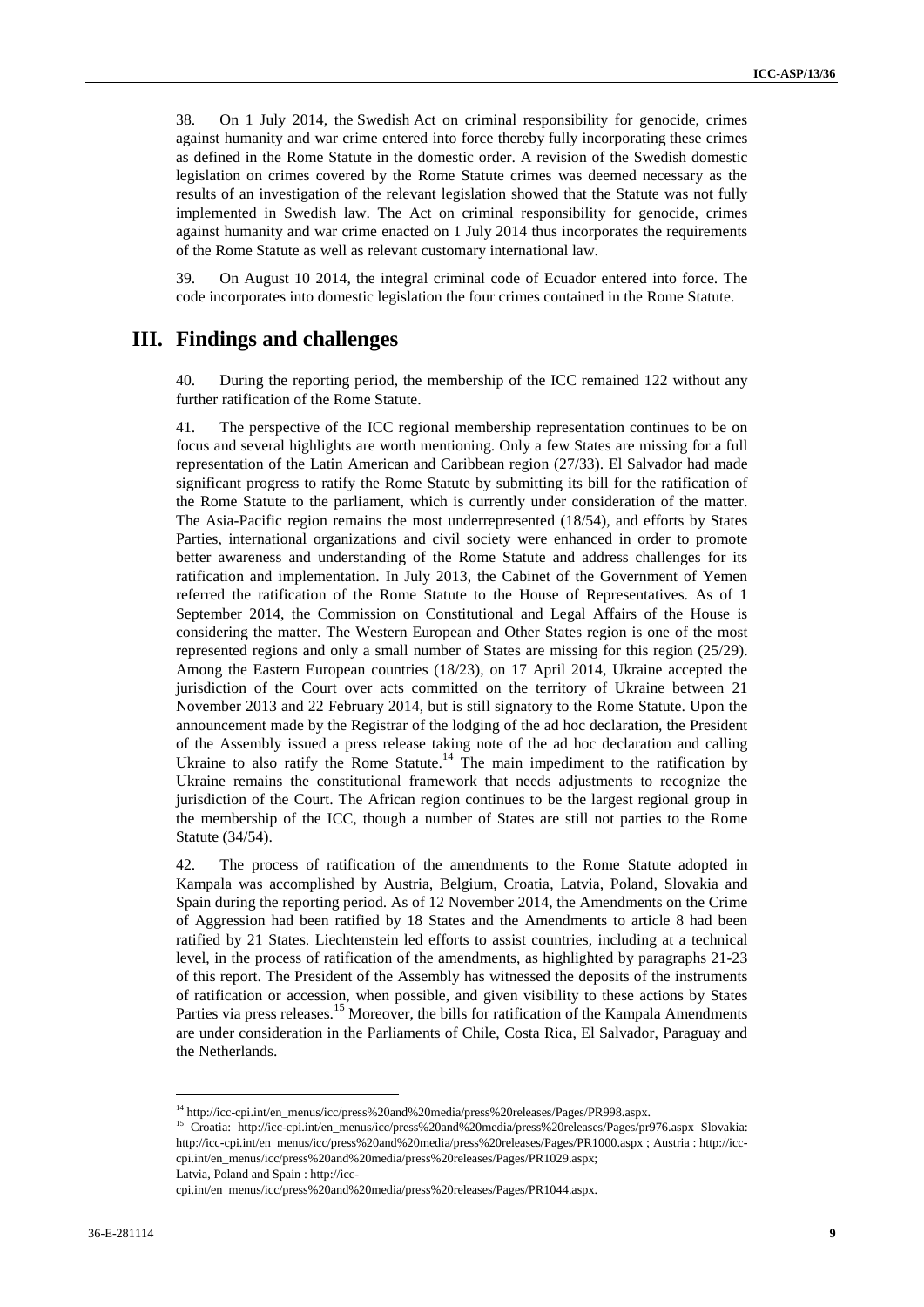43. As of 12 November 2014, the Agreement on Privileges and Immunities of the ICC ("APIC") had been ratified by 73 States, out of which Ukraine is not yet party to the Rome Statute. Senegal ratified the APIC on 25 September 2014. The co-focal points encouraged initiatives to ratify given the high importance of the agreement for the functioning of the Court.

44. Based on the information provided during the reporting period, the key challenges towards universality that remain to be addressed are: political will to face the legal difficulties in amending the Constitution or the national legislation in order to ratify the Rome Statute, political challenges that hinder the ratification process, lack of expertise and financial resources, and insufficient information on resources and activities relating to the ratification and implementation of the Rome Statute.

45. Besides fostering the political will, stakeholders could enhance their efforts in assisting current or future States Parties with similar legal systems by sharing with them legal expertise and practice. Pro-activeness by States Parties in identifying potential States Parties and building partnerships with them was welcomed. As mentioned, efforts in this sense have been made bilaterally by countries and jointly by regional organizations and civil society, but further activities are needed. It was also highlighted the need to include third parties among participants in the prospective activities or to share with them the outcome with the intention to raise awareness and interest for future ratifications.

46. Given the objectives of the Plan of action, it was highlighted that the States Parties should endeavor to make the information widely available, including by providing the Secretariat with relevant information on the activities undertaken in promoting the universality and the full implementation of the Rome Statute.

## **IV. Recommendations**

## **A. To the Assembly of States Parties**

1. To continue to monitor closely the implementation of the Plan of action.

## **B. To the States Parties**

2. To continue to promote, as far as possible, the universality and full implementation of the Rome Statute in their bilateral, regional and multilateral relationships, including enhancing the cooperation between international and regional organizations and the Court;

3. To continue their efforts to disseminate information on the Court at the national, regional and international level, including through events, seminars, publications, courses and other initiatives that may raise awareness about the work of the Court;

4. To continue to provide the Secretariat with updated information relevant to the universality and full implementation of the Rome Statute, including current contact information on national focal points;

5. To continue to promote, as far as possible, the universality and full implementation of the Rome Statute in collaboration with civil society, academia, international organizations and professional organizations;

6. To organize, in conjunction with civil society, academia, international organizations and professional associations seminars, panel discussions and events focusing on promoting the universality and full implementation of the Rome Statute, in New York, in The Hague and in different regions, and to disseminate information about the Court's work and the provisions of the Rome Statute;

7. To continue to provide, wherever possible, technical and financial assistance to States wishing to become Party to the Statute and to those wishing to implement the Statute in their national legislation;